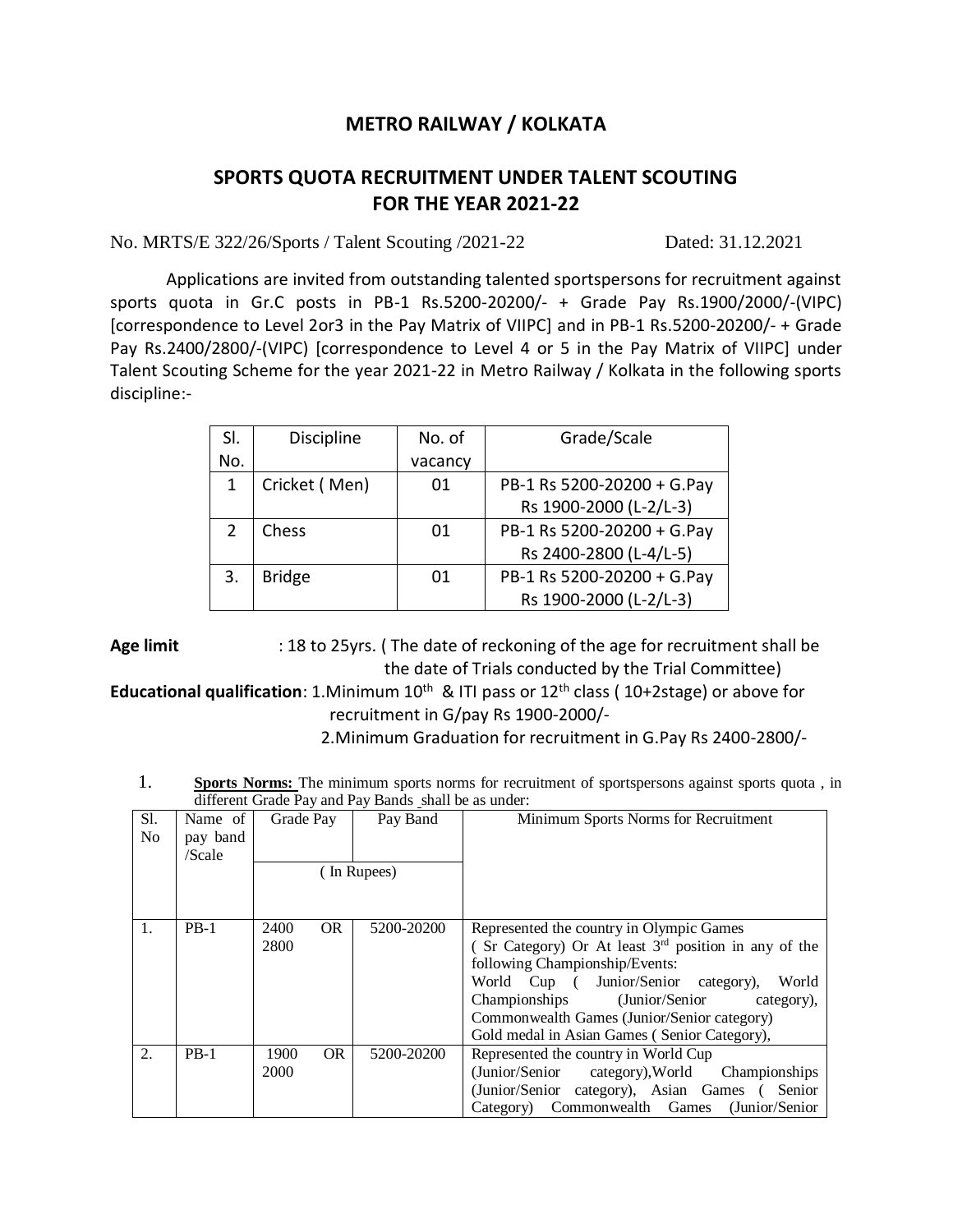| category) OR in Commonwealth Championships                         |
|--------------------------------------------------------------------|
| (Senior category),                                                 |
|                                                                    |
| Or At least $3rd$ position in any of the following                 |
| Championship/Events:                                               |
| Commonwealth Championships (Junior/Senior)                         |
| category), Asian Championship/Asia<br>Cup                          |
| (Junior/Senior category), South Asian Federations (                |
| SAF) Games (Senior category), USIC (World                          |
| Railways) Championships (Senior Category)                          |
| OR At least 3 <sup>rd</sup> Position in Senior/Youth/Junior        |
| National Championship OR At least 3 <sup>rd</sup> position in      |
| National Games organized under the aegis of Indian                 |
| Olympic Association. OR at least 3 <sup>rd</sup> position in All   |
| India Inter University Championship organized under                |
| the aegis of Association of Indian Universities or 1 <sup>st</sup> |
| position in Federation Cup championship (Senior) of                |
| Indian                                                             |

**NOTE:** All the Championships mentioned above as sports norms for recruitment shall be conducted under the aegis of recognized International/National/State Sports Federation and also recognized by the Railway Sports Promotion Board.

.

 In the discipline of cricket, at International Level, representation of Main Indian Senior Team in a Test Match or in a Limited Overs One Day International Match or in a Twenty-20 Overs Match shall be considered. At National level following sports achievements may also be considered:-

| Sl.No. | Details of Championship     | Category                            | Minimum sports achievement for    |
|--------|-----------------------------|-------------------------------------|-----------------------------------|
|        |                             |                                     | recruitment in GP Rs.1900/- or    |
|        |                             |                                     | $2000/-$                          |
|        | All India Inter State Elite | Senior(Ranji) /                     | Semi-finalist of Elite Group      |
|        | Group Championship          | Youth (U-25, Col. C.K.Nayudu)/      |                                   |
|        | (four days)                 | Junior(U-19, Coochbehar Trophy)     |                                   |
| 2      | All India Inter State       | Senior (Vizay Hazare or Syed Mustaq | Semi-finalist of All India Knock- |
|        | Championship                | Ali T-20 $)/$                       | Out stage                         |
|        | (Limited Over match)        | Junior(U-19/Vinoo Mankad)           |                                   |
| 3      | All India Inter Zonal       | Senior / Junior (U-19)              | Finalist                          |
|        | Championship                |                                     |                                   |

NOTE: In case suitable candidates not available for recruitment in Grade pay Rs 2400/2800 General Manager may downgrade sports quota from G.Pay Rs 2400/2800 to G.Pay Rs 1900/2000 .Sportspersons who achieve sports norms for recruitment in G.Pay Rs 1900/2000 may also apply for recruitment in G.Pay Rs 2400/2800 subject to approval of General Manager.

Sports achievement in the championship held on 01.04.2020 or afterwards will be considered and the sportsperson shall be a currently active player. For this purpose concluding day of the Championship will be taken into account. Performance in earlier Championship i.e. before 01.04.2020 will not be taken into consideration.

Eligible sportspersons may apply along with sports achievements and other details to the Principal Chief Personnel Officer, Metro Railway, Kolkata, Metro Rail Bhavan(2nd floor), 33/1, J.L.Nehru Road, Kolkata-700071 in a closed envelope within 31/01/2022

> Principal Chief Personnel Officer Metro Railway / Kolkata